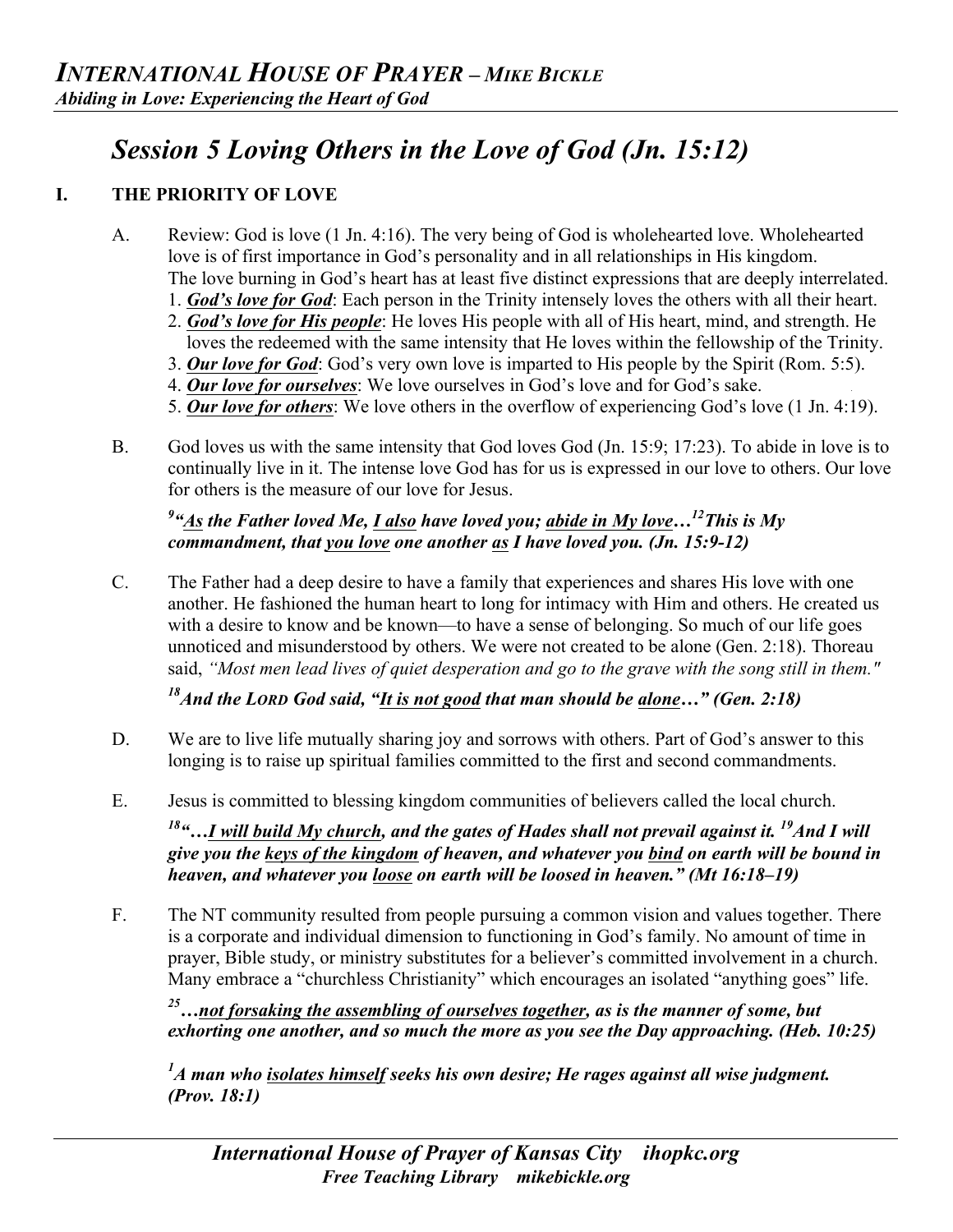## **II. THE COMMUNITY OF BELIEVERS IN THE NEW TESTAMENT**

A. The NT community was a result of the majority of the people embracing the lifestyle of Acts 2.

*42They continued steadfastly in the apostles' doctrine [teaching] and fellowship, in the breaking of bread, and in prayers...*<sup>45</sup> divided them among all, as anyone had need. *(Acts 2:42-45)*

- 1. *Apostles' doctrine*: Receiving teaching and personally studying the Scripture
- 2. *Fellowship*: Serving and sharing life in the Spirit and the Word with others requires more than socializing around entertainment and pleasure

*3 …that which we have seen and heard we declare to you, that you also may have fellowship with us; and truly our fellowship is with the Father and with His Son… 7 If we walk in the light… we have fellowship with one another… (1 Jn. 1:3-7)* 

- 3. *Breaking bread*: Realigning our hearts to obey God and repair relationships
- 4. *Prayer*: Embracing regular worship and intercession, and praying for one another
- 5. *As anyone had need*: Giving to meet the real needs of others
- B. Embracing the Acts 2 lifestyle is essential to a New Testament community of believers.

*43Then fear came upon every soul, and many wonders and signs were done through the*  apostles.<sup>44</sup>Now all who believed were together, and had all things in common, <sup>45</sup> and sold their *possessions and goods, and divided them among all, as anyone had need. 46So continuing daily with one accord in the temple, and breaking bread from house to house, they ate their food with gladness and simplicity of heart, 47praising God and having favor with all the people. And the Lord added to the church daily those who were being saved. (Acts 2:43-47)*

#### **III. TAKING INITIATIVE TO LOVE: BY BUILDING RELATIONSHIPS**

A. We are called to take initiative in building strong relationships and to love people. Our temptation is to passively wait for others to pursue us. Many passively wait for this with a spirit of entitlement. Do not wait for someone to befriend you. Take initiative to show kindness by serving people and hearing their story without demanding that they hear yours or serve you.

*3 Do not let kindness and truth leave you; bind them around your neck, write them on…your heart. 4 So you will find favor and good repute in the sight of God and man. (Prov. 3:3-4; NAS)*

B. It is common to pursue people on the condition that they will give us something in return. Jesus called us to a greater love than this (Mt. 5:46).

*46"If you love those who love you, what reward have you...the tax collectors do the same?" (Mt. 5:46)*